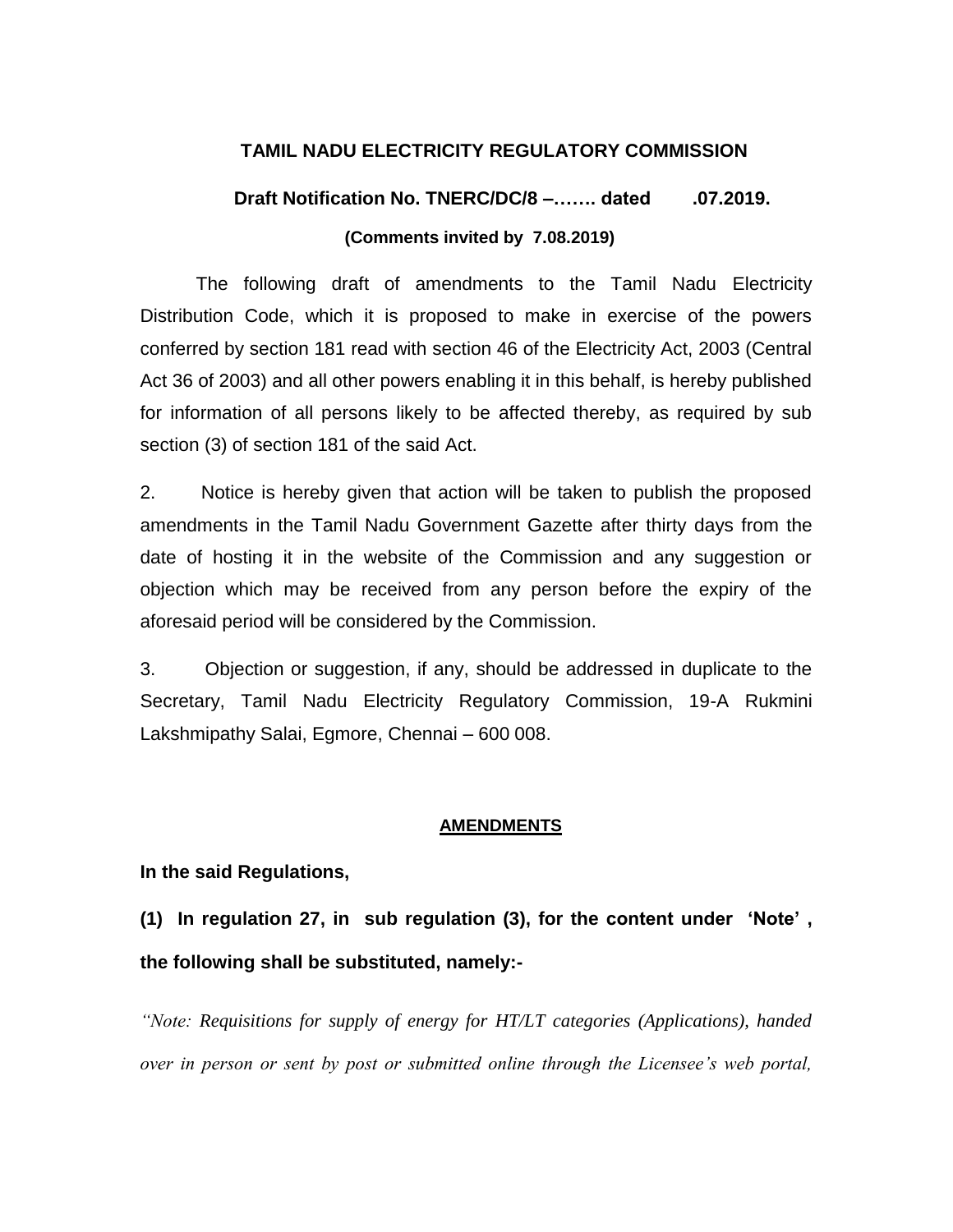*even if incomplete, should be acknowledged in writing/through email. In the case of requisition of supply made online, the acknowledgement can be self generated from the web portal. For the applications sent by post, in addition to acknowledgment through email, the Licensee at its discretion can intimate through short message service(SMS).* 

*For requisitions of supply under HT category, the applications with necessary documents if in order, shall be registered on payment of requisite charges. If they are incomplete, the defects shall be indicated and returned without registration. For requisitions of supply under LT category, the applications shall be registered in the first instance on payment of registration charges. If the application with necessary documents are incomplete, the defects shall be indicated and necessary notice sent to the applicant for rectification and re-submission of the same within seven days of receipt of notice, failing which the application is liable for cancellation.".*

# **(2) In regulation 29, in sub regulation (2), for the clause (ii) the following clause shall be substituted, namely:-**

*"(a) Space as per the norms specified in clause (b) of this sub-regulation shall be allotted for establishment of a sub-station/switching station in places requiring service connections (except industrial service connections) where (i) the total demand of the projects including expansions, incidence of loads in near future exceeds/would exceed 5 MVA or (ii) the total area of construction/ area that would be constructed in the near future is of 30,000 square meters and above (excluding the stilt floor/basement floor)*

*(b) The requirement of land for establishment of sub-stations shall not exceed the limit*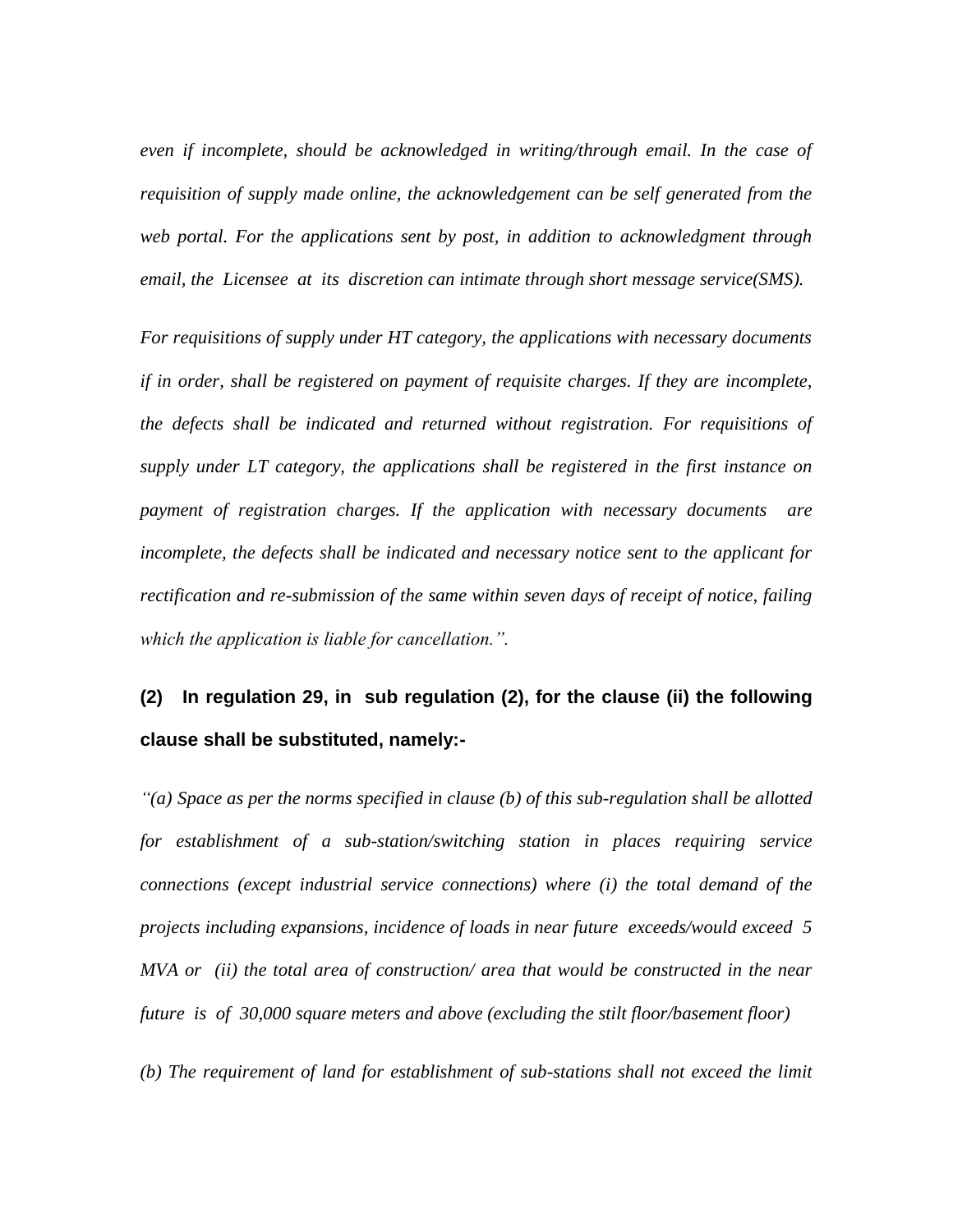#### *given below:*

| Voltage level of    | Land Requirements in Sq.mts. |                            |
|---------------------|------------------------------|----------------------------|
| the sub-station     |                              |                            |
|                     | Normal sub-                  | Compact sub-station        |
|                     | station                      |                            |
| 33<br>$Sub-$<br>kV  | 850                          | 400 (size of $20x20$ or    |
| station             | (indoor)                     | $10x40$ with approaches on |
|                     | 3160                         | any two adjacent sides)    |
|                     | ( <i>outdoor</i> )           |                            |
| 110<br>kV<br>$sub-$ | 4000                         | 1050                       |
| station             | (outdoor)                    |                            |
| kV<br>230<br>$sub-$ | 16000                        | 1750                       |
| station             | (outdoor)                    |                            |

*(c) The area earmarked for establishment of sub-station shall be specifically shown in the plan and furnished to the Distribution Licensee by the developers/owners at the time of applying for temporary service connection for construction purposes.*

*(d) Where the developer/applicant chooses to allot land for a compact sub station, the difference in cost between establishment of a conventional sub station and compact sub station shall be borne by them.*

# **(3) For regulation 44, the following regulation shall be substituted, namely:-**

*"(44) The Licensees are entitled to collect the charges from a person requiring supply of electricity any expenses reasonably incurred in providing any electrical line or electrical plant used for the purpose of giving that supply. The various charges to be collected are furnished in regulations 45 to 49 of this Code. These charges have also to*  be reviewed either periodically or at times of an urgent need for a revision. The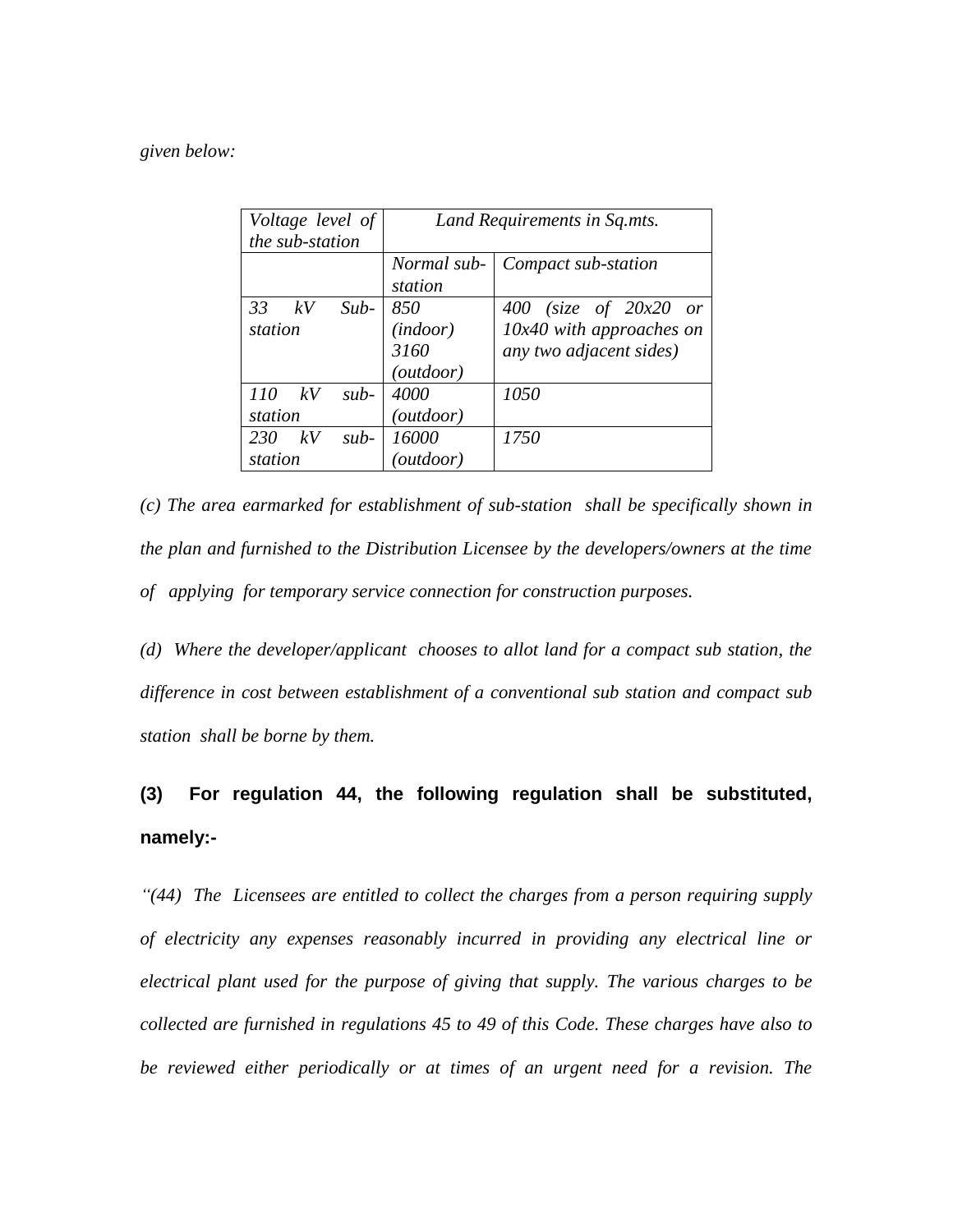*consumers are liable to pay such charges as applicable and at the rates specified by the Commission from time to time through separate orders/ notifications.*

*Provided that in case of group housing / commercial complexes where (a) the total floor area is 900 sq.mtrs and above (excluding stilt floor/basement floor) or (b) the total demand of all the LT services exceed 150 kW , the Distribution Licensee shall collect from the developers of group housing / commercial complex the actual cost of extension of lines including Distribution Transformers and associated equipments erected in the consumer premises for energizing the LT service connections within. Further, the Distribution Licensee shall not extend the power supply to any other consumer from the Distribution Transformer erected in the premises of the group housing / commercial complex.***"**

#### **(4) In Annexure III,**

#### **(i) in Form 1, the following shall be added after "Sl.No.10",namely:-**

**"***11. Details of pending dues if any to the premises to which service connection is sought in this application"*

#### **(ii) in Form 2, the following shall be added after "Sl.No.11",namely:-**

**"***12. Details of pending dues if any to the premises to which service connection is sought in this application"*

#### **(iii) in Form 3, the following shall be added after "Sl.No.7",namely:-**

**"***8. Details of pending dues if any to the premises to which service connection is sought in this application"*

**(iv) in Form 4, for the expression " FORM OF APPLICATION OF NEW**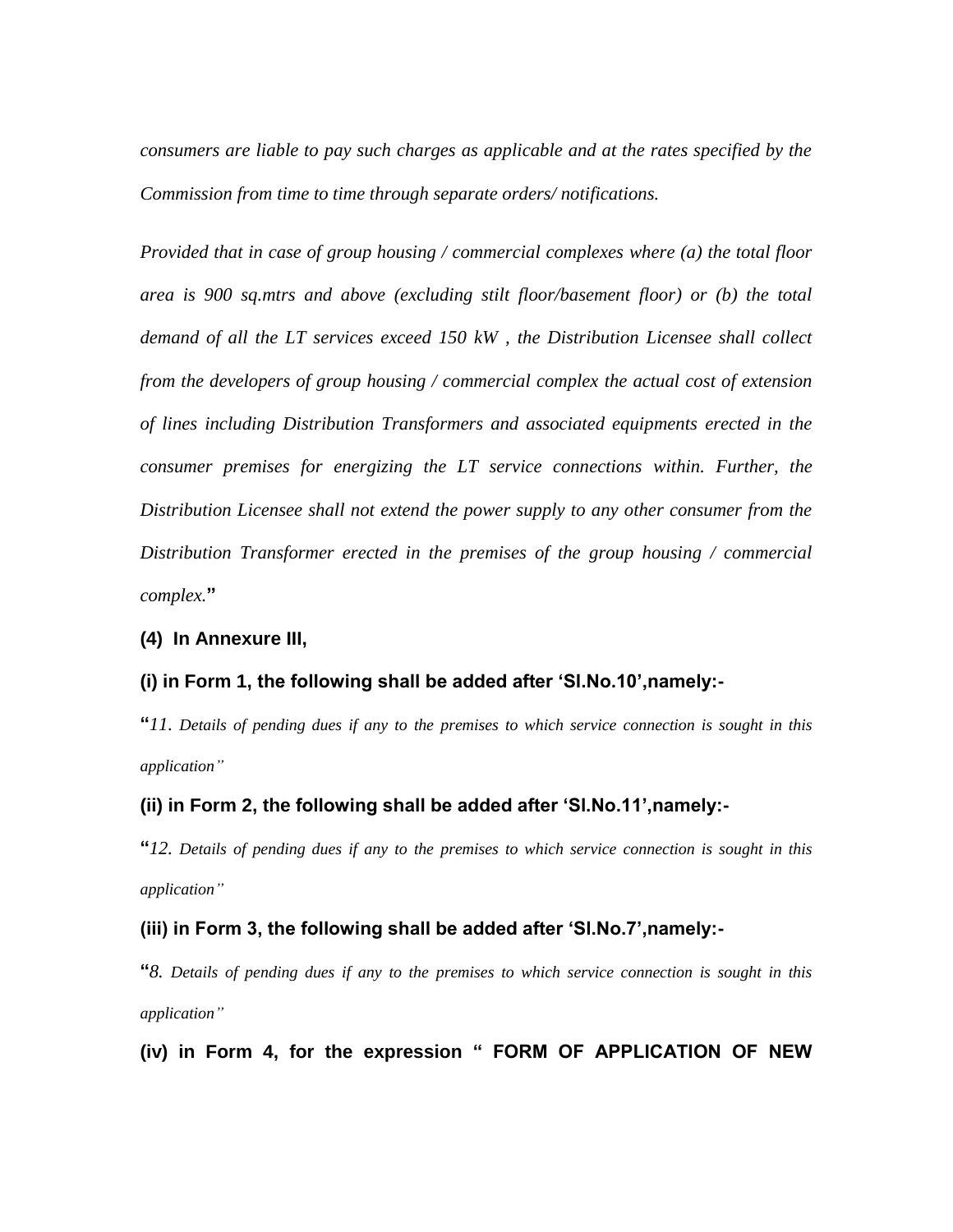# **SUPPLY OR ADDITIONS TO CONNECTED LOAD AND HAVING MAXIMUM DEMAND EXCEEDING 63 KVA [Refer Regulation 27(3)]", the following shall be substituted, namely :-**

*"FORM OF APPLICATION OF NEW SUPPLY OR ADDITIONS TO CONNECTED LOAD AND HAVING MAXIMUM DEMAND OF 63 KVA AND ABOVE [Refer Regulation 27(3)]",*

### **(v) in Form 4, the following shall be added after "Sl.No.10",namely:-**

**"***11. Details of pending dues if any to the premises to which service connection is sought in this application"*

(By order of the Tamil Nadu Electricity Regulatory Commission)

 (S.Chinnarajalu) **Secretary** Tamil Nadu Electricity Regulatory Commission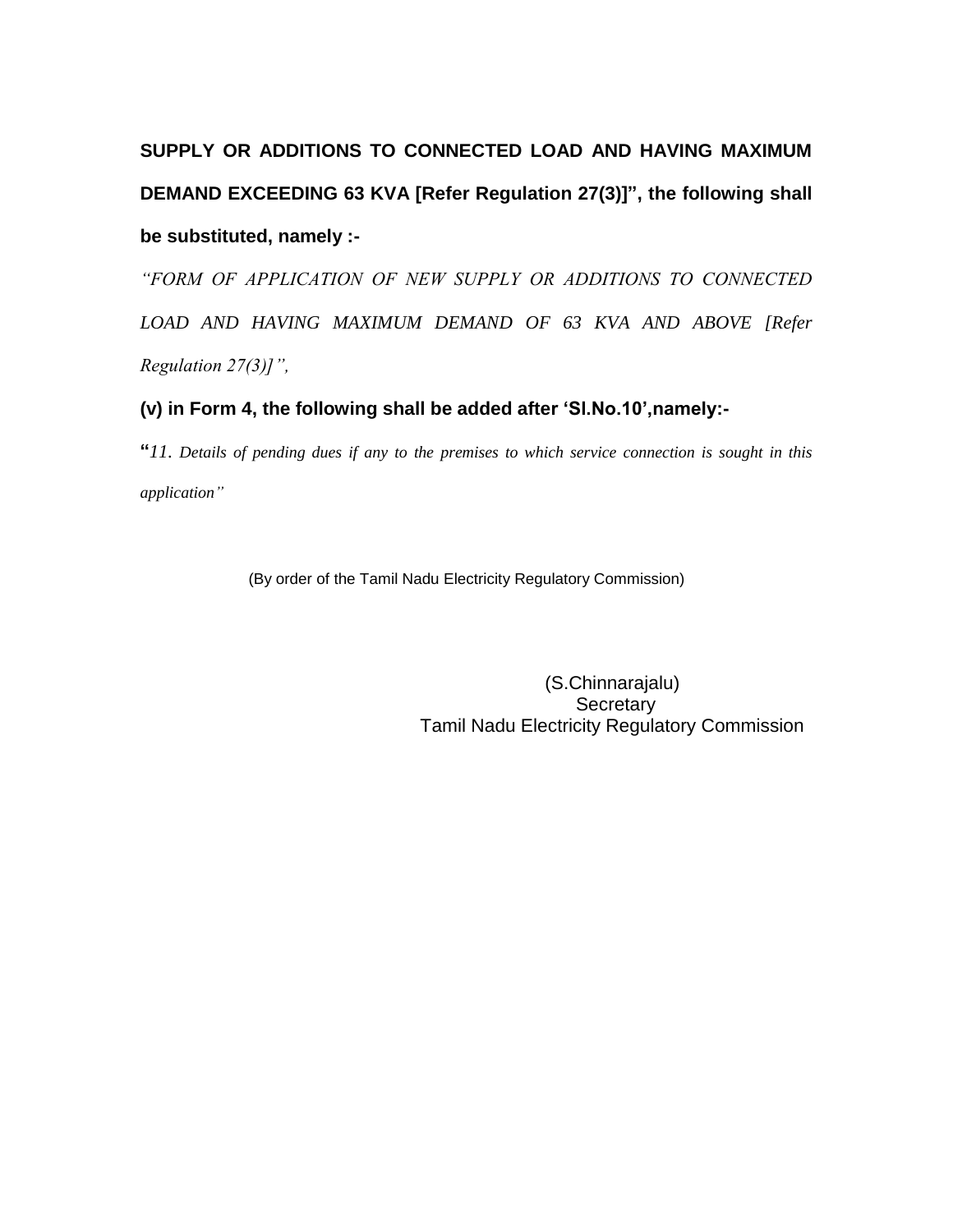#### **EXPLANATORY STATEMENT**

It has been decided to amend the Tamil Nadu Electricity Distribution Code based on the proposal received from the Code Review Panel so as to-

- (1) ease out practical difficulties while accepting applications online;
- (2) facilitate network upgradation to cater to the increase in demand and further, to alleviate difficulties and undue delays faced by the licensee in obtaining lands for establishment of sub-stations that are essential to provide quality supply;
- (3) meet the cost of infrastructure incurred by the Licensee in extending LT supply to the dwelling units/occupants/persons within the group housing/commercial complex;

The proposed amendments seek to give effect to the above proposals.

(By order of the Tamil Nadu Electricity Regulatory Commission)

 (S.Chinnarajalu) **Secretary** Tamil Nadu Electricity Regulatory Commission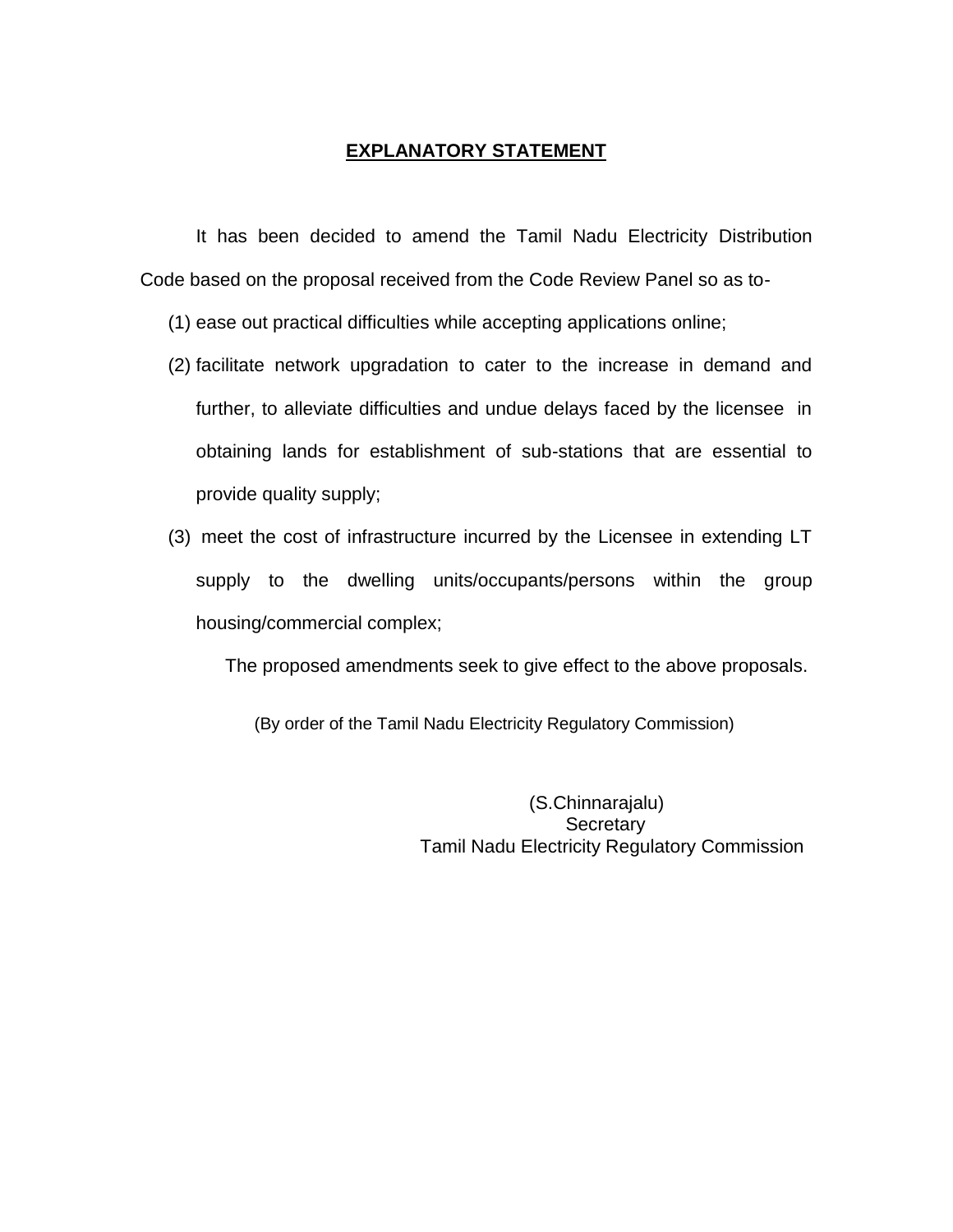## **STATEMENT SHOWING THE EXISTING PROVISION AND THE PROVISION EMBODYING AMENDMENT**

| SI.<br>No.   | <b>Existing Provision</b><br>(1)                                                                                                                                                                                                                                                                                                                                                                  | Provision embodying amendment<br>(2)                                                                                                                                                                                                                                                                                                                                                                                                                                                                                                                                                                            |
|--------------|---------------------------------------------------------------------------------------------------------------------------------------------------------------------------------------------------------------------------------------------------------------------------------------------------------------------------------------------------------------------------------------------------|-----------------------------------------------------------------------------------------------------------------------------------------------------------------------------------------------------------------------------------------------------------------------------------------------------------------------------------------------------------------------------------------------------------------------------------------------------------------------------------------------------------------------------------------------------------------------------------------------------------------|
| $\mathbf{1}$ | 27. Requisitions for Supply of Energy                                                                                                                                                                                                                                                                                                                                                             | 27. Requisitions for Supply of Energy                                                                                                                                                                                                                                                                                                                                                                                                                                                                                                                                                                           |
|              | $(1)$ xxx                                                                                                                                                                                                                                                                                                                                                                                         | $(1)$ xxx                                                                                                                                                                                                                                                                                                                                                                                                                                                                                                                                                                                                       |
|              | $(2)$ xxx                                                                                                                                                                                                                                                                                                                                                                                         | $(2)$ xxx                                                                                                                                                                                                                                                                                                                                                                                                                                                                                                                                                                                                       |
|              | $(3)$ xxx                                                                                                                                                                                                                                                                                                                                                                                         | $(3)$ xxx                                                                                                                                                                                                                                                                                                                                                                                                                                                                                                                                                                                                       |
|              | Requisitions for<br><b>Note</b><br>supply<br>of energy<br>(Applications), even if incomplete, and irrespective<br>of whether they are handed over in person or by<br>post, should be acknowledged in writing. If they<br>are in order, they shall be registered immediately<br>and acknowledged. If they are incomplete, the<br>defects should be indicated and returned without<br>registration. | "Note: Requisitions for supply of energy for HT/LT<br>categories (Applications), handed over in person or<br>sent by post or submitted online through the<br>Licensee's web portal, even if incomplete, should be<br>acknowledged in writing/through email. In the case of<br>requisition<br>$\sigma f$<br>supply<br>made<br>online,<br>the<br>acknowledgement can be self generated from the web<br>portal. For the applications sent by post, in addition<br>to acknowledgment through email, the Licensee at<br>discretion can intimate through short message<br>its<br>service(SMS).                        |
|              |                                                                                                                                                                                                                                                                                                                                                                                                   | For requisitions of supply under HT category, the<br>applications with necessary documents if in order,<br>shall be registered on payment of requisite charges. If<br>they are incomplete, the defects shall be indicated<br>and returned without registration. For requisitions of<br>supply under LT category, the applications shall be<br>registered in the first instance on payment of<br>registration charges. If the application with<br>necessary documents are incomplete, the defects<br>shall be indicated and necessary notice sent to the<br>applicant for rectification and re-submission of the |

## **Tamil Nadu Electricity Distribution Code**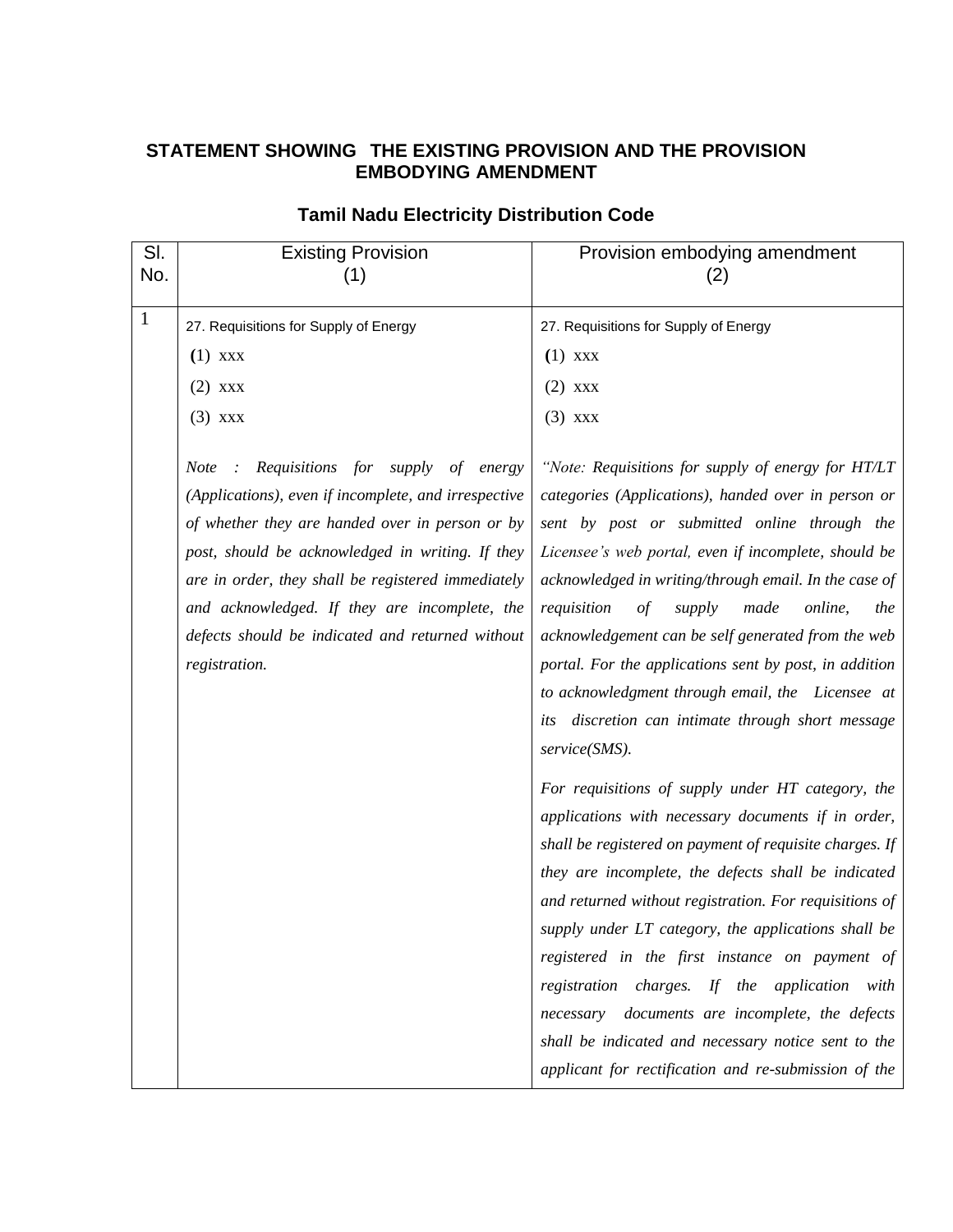|                                                                                              |                                                                               |                   |                                                       |                                                                                                                                                                                                                 | same within seven days of receipt of notice, failing                                               |  |
|----------------------------------------------------------------------------------------------|-------------------------------------------------------------------------------|-------------------|-------------------------------------------------------|-----------------------------------------------------------------------------------------------------------------------------------------------------------------------------------------------------------------|----------------------------------------------------------------------------------------------------|--|
|                                                                                              |                                                                               |                   |                                                       |                                                                                                                                                                                                                 | which the application is liable for cancellation."                                                 |  |
| $\overline{2}$                                                                               | <b>29 Service Lines:</b>                                                      |                   | 29 Service Lines:                                     |                                                                                                                                                                                                                 |                                                                                                    |  |
|                                                                                              | $(1)$ xxx                                                                     |                   |                                                       |                                                                                                                                                                                                                 | $(1)$ xxx                                                                                          |  |
|                                                                                              | $(2)$ xxx                                                                     |                   |                                                       |                                                                                                                                                                                                                 | $(2)$ xxx                                                                                          |  |
|                                                                                              | For any building / premises requiring LT<br>(12)                              |                   |                                                       | $(12)$ For any building / premises requiring LT service                                                                                                                                                         |                                                                                                    |  |
|                                                                                              |                                                                               |                   | service connection(s) having either (a) total floor   |                                                                                                                                                                                                                 | connection(s) having either (a) total floor area of 900                                            |  |
|                                                                                              |                                                                               |                   | area of 900 square meter and above (excluding the     |                                                                                                                                                                                                                 | square meter and above (excluding the stilt floor /                                                |  |
|                                                                                              |                                                                               |                   | stilt floor / basement floor) or (b) the total demand |                                                                                                                                                                                                                 | basement floor) or (b) the total demand of all the LT                                              |  |
|                                                                                              |                                                                               |                   | of all the LT services in the building exceeds 150    |                                                                                                                                                                                                                 | services in the building exceeds 150 kW].                                                          |  |
|                                                                                              | kW                                                                            |                   |                                                       |                                                                                                                                                                                                                 | $(i)$ (a) $xxx$                                                                                    |  |
|                                                                                              | $(i)$ (a) $xxx$                                                               |                   |                                                       |                                                                                                                                                                                                                 | $(b)$ xxx                                                                                          |  |
|                                                                                              | $(b)$ xxx                                                                     |                   |                                                       |                                                                                                                                                                                                                 | (ii) (a) Space as per the norms specified in clause $(b)$                                          |  |
|                                                                                              |                                                                               |                   | (ii) Space as per the following norms shall be        |                                                                                                                                                                                                                 | sub-regulation shall be allotted for<br>of this                                                    |  |
|                                                                                              | allotted                                                                      | for               | establishment<br>$\sigma f$                           | $sub-$<br>$\boldsymbol{a}$                                                                                                                                                                                      | establishment of a sub-station/switching station in                                                |  |
| station/switching station in places of group<br>housing / commercial complex where the total |                                                                               |                   |                                                       | requiring service connections<br>places<br>(except<br>industrial service connections) where (i) the total<br>demand of the projects including expansions,<br>incidence of loads in near future<br>exceeds/would |                                                                                                    |  |
|                                                                                              |                                                                               |                   |                                                       |                                                                                                                                                                                                                 |                                                                                                    |  |
|                                                                                              | demand exceeds 5 MVA. These areas shall be<br>specifically shown in the plan" |                   |                                                       |                                                                                                                                                                                                                 |                                                                                                    |  |
|                                                                                              |                                                                               |                   |                                                       |                                                                                                                                                                                                                 |                                                                                                    |  |
|                                                                                              |                                                                               |                   | The requirement of land for establishment of sub-     |                                                                                                                                                                                                                 | 5 MVA or<br>(ii) the total area of<br>exceed<br>construction/area that would be constructed in the |  |
|                                                                                              |                                                                               |                   | stations shall not exceed the limit given below:      |                                                                                                                                                                                                                 |                                                                                                    |  |
|                                                                                              | Voltage                                                                       |                   | Land Requirements in Sq.mts.                          |                                                                                                                                                                                                                 | near future is of 30,000 square meters and above                                                   |  |
|                                                                                              | level of<br>the sub-                                                          |                   |                                                       |                                                                                                                                                                                                                 | (excluding the stilt floor / basement floor).                                                      |  |
|                                                                                              | station                                                                       | Normal            | Compact<br>sub-                                       |                                                                                                                                                                                                                 | (b) The requirement of land for establishment of sub-                                              |  |
|                                                                                              |                                                                               | sub-<br>station   | station                                               |                                                                                                                                                                                                                 | stations shall not exceed the limit given below:                                                   |  |
|                                                                                              | kV<br>33                                                                      | 850               | 400<br>(size<br>оf                                    |                                                                                                                                                                                                                 |                                                                                                    |  |
|                                                                                              | Sub-<br>station                                                               | (indoor)<br>3160  | 20x20 or 10x40<br>with approaches                     |                                                                                                                                                                                                                 |                                                                                                    |  |
|                                                                                              |                                                                               | (outdoor)         | two<br>any<br>on<br>adjacent sides)                   |                                                                                                                                                                                                                 |                                                                                                    |  |
|                                                                                              | $kV$<br>110<br>sub-                                                           | 4000<br>(outdoor) | 1050                                                  |                                                                                                                                                                                                                 |                                                                                                    |  |
|                                                                                              | station<br>230<br>kV                                                          | 16000(out         | 1750                                                  |                                                                                                                                                                                                                 |                                                                                                    |  |
|                                                                                              | sub-<br>station                                                               | door)             |                                                       |                                                                                                                                                                                                                 |                                                                                                    |  |
|                                                                                              |                                                                               |                   |                                                       |                                                                                                                                                                                                                 |                                                                                                    |  |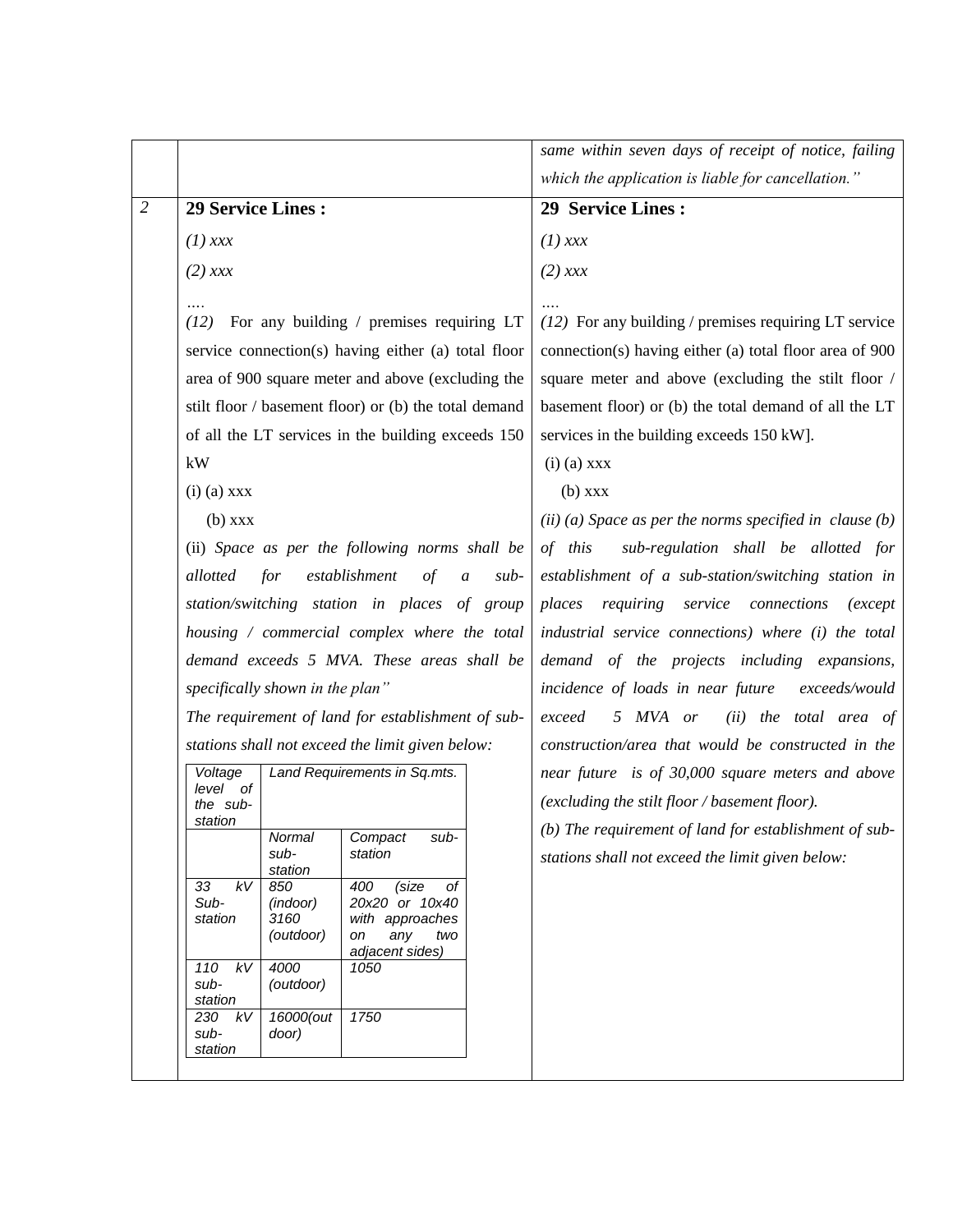|                |                                                                                                       | Voltage<br>level<br>of        |                                      | Land Requirements in Sq.mts.                                                                            |  |
|----------------|-------------------------------------------------------------------------------------------------------|-------------------------------|--------------------------------------|---------------------------------------------------------------------------------------------------------|--|
|                |                                                                                                       | $sub-$<br>the<br>station      |                                      |                                                                                                         |  |
|                |                                                                                                       |                               | <b>Normal</b><br>$sub-$<br>station   | Compact<br>$sub-$<br>station                                                                            |  |
|                |                                                                                                       | 33<br>kV<br>$Sub-$<br>station | 850<br>(indoor)<br>3160<br>(outdoor) | 400 (size of 20x20<br>10x40<br>with<br>or<br>approaches<br><sub>on</sub><br>any two adjacent<br>sides)  |  |
|                |                                                                                                       | 110<br>kV<br>sub-<br>station  | 4000<br>(outdoor)                    | 1050                                                                                                    |  |
|                |                                                                                                       | 230<br>kV<br>sub-<br>station  | 16000(out<br>door)                   | 1750                                                                                                    |  |
|                |                                                                                                       |                               |                                      | (c) The area earmarked for establishment of sub-<br>station shall be specifically shown in the plan and |  |
|                |                                                                                                       |                               |                                      | furnished to the Distribution Licensee by the                                                           |  |
|                |                                                                                                       |                               |                                      | developers/owners at the time of applying for                                                           |  |
|                |                                                                                                       | temporary                     |                                      | service connection for construction                                                                     |  |
|                |                                                                                                       | purposes.                     |                                      |                                                                                                         |  |
|                |                                                                                                       |                               |                                      | $(d)$ Where the developer/applicant chooses to allot                                                    |  |
|                |                                                                                                       |                               |                                      | land for a compact sub station, the difference in cost                                                  |  |
|                |                                                                                                       |                               |                                      | between establishment of a conventional sub station                                                     |  |
| $\mathfrak{Z}$ |                                                                                                       |                               |                                      | and compact sub station shall be borne by them.<br>44. The Licensees are entitled to collect the        |  |
|                | 44. The Licensees are entitled to collect the<br>charges from a person requiring supply of            |                               |                                      | charges from a person requiring supply of                                                               |  |
|                | electricity any expenses reasonably incurred in<br>providing any electrical line or electrical plant  |                               |                                      | electricity any expenses reasonably incurred in<br>providing any electrical line or electrical plant    |  |
|                | used for the purpose of giving that supply. These                                                     |                               |                                      | used for the purpose of giving that supply. The                                                         |  |
|                | charges have also to be reviewed either                                                               |                               |                                      | various charges to be collected are furnished in                                                        |  |
|                | periodically or at times of an urgent need for a                                                      |                               |                                      | regulations 45 to 49 of this Code. These charges<br>have also to be reviewed either periodically or at  |  |
|                | revision. The consumers are liable to pay such<br>charges as applicable and at the rates specified by |                               |                                      | times of an urgent need for a revision. The                                                             |  |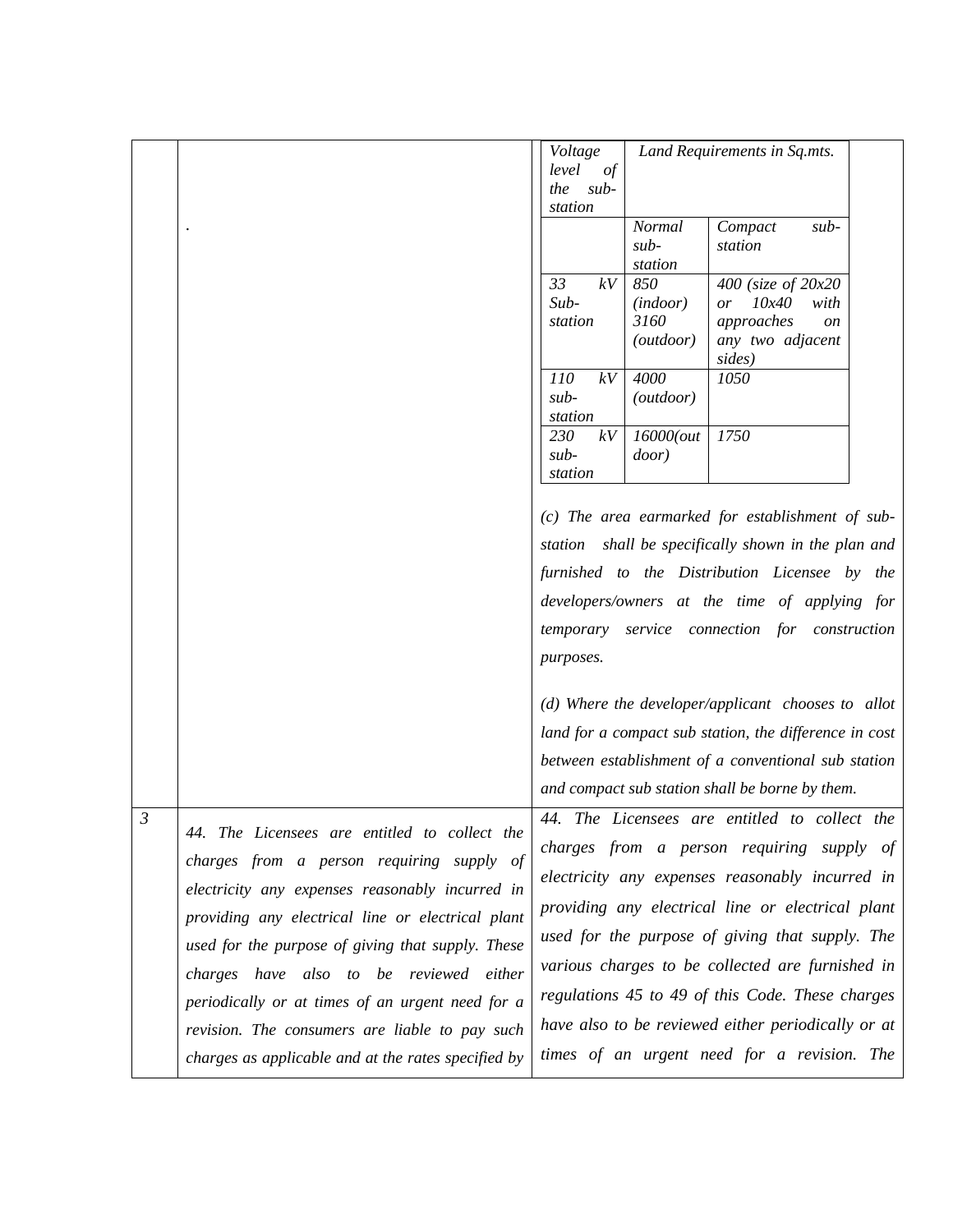| the Commission from time to time through separate                                       | consumers are liable to pay such charges as                                                                      |  |
|-----------------------------------------------------------------------------------------|------------------------------------------------------------------------------------------------------------------|--|
| orders/ notifications. The various charges to be                                        | applicable and at the rates specified by the                                                                     |  |
| collected are furnished in the following clauses.                                       | Commission from time to time through separate                                                                    |  |
|                                                                                         | orders/notifications.                                                                                            |  |
|                                                                                         | Provided that in case of group housing /                                                                         |  |
|                                                                                         | commercial complexes where (a) the total floor                                                                   |  |
|                                                                                         | area is 900 sq.mtrs and above (excluding stilt                                                                   |  |
|                                                                                         | floor/basement floor) or (b) the total demand of all                                                             |  |
|                                                                                         | the LT services exceed 150 kW, the Distribution                                                                  |  |
|                                                                                         | Licensee shall collect from the developers of group                                                              |  |
|                                                                                         | housing $\ell$ commercial complex the actual cost of                                                             |  |
|                                                                                         | lines<br>including<br>Distribution<br>extension<br>of                                                            |  |
|                                                                                         | Transformers and associated equipments erected in                                                                |  |
|                                                                                         | the consumer premises for energizing the LT                                                                      |  |
|                                                                                         | connections<br>within.<br>Further,<br>service<br>the                                                             |  |
|                                                                                         | Distribution Licensee shall not extend the power                                                                 |  |
|                                                                                         | supply to any other consumer from the Distribution                                                               |  |
|                                                                                         | Transformer erected in the premises of the group                                                                 |  |
|                                                                                         | housing / commercial complex."                                                                                   |  |
|                                                                                         |                                                                                                                  |  |
| <b>ANNEXURE III-FORMATS</b>                                                             | <b>ANNEXURE III-FORMATS</b>                                                                                      |  |
| FORM-1                                                                                  | FORM-1                                                                                                           |  |
| Application Form for L.T. Service connection (except<br>Agriculture and Hut)            | Application Form for L.T. Service connection (except<br>Agriculture and Hut)                                     |  |
| FORM OF REQUISITION FOR SUPPLY OF LOW<br>TENSION ENERGY (SINGLE PHASE / THREE<br>PHASE) | FORM OF REQUISITION FOR SUPPLY OF LOW<br>TENSION ENERGY (SINGLE PHASE / THREE PHASE)<br>[Refer regulation 27(3)] |  |
| [Refer regulation 27(3)]<br>To                                                          | To<br>The Designated Engineer                                                                                    |  |
| The Designated Engineer<br>(Address of the Licensee)                                    | (Address of the Licensee)                                                                                        |  |
| Sir,<br>1.<br><b>XXX</b><br>2.<br>XXX.<br>.<br>10. xxx                                  | Sir,<br>1.<br><b>XXX</b><br>2.<br>.XXX<br>.<br>10. xxx<br>11. Details of pending dues if any to the              |  |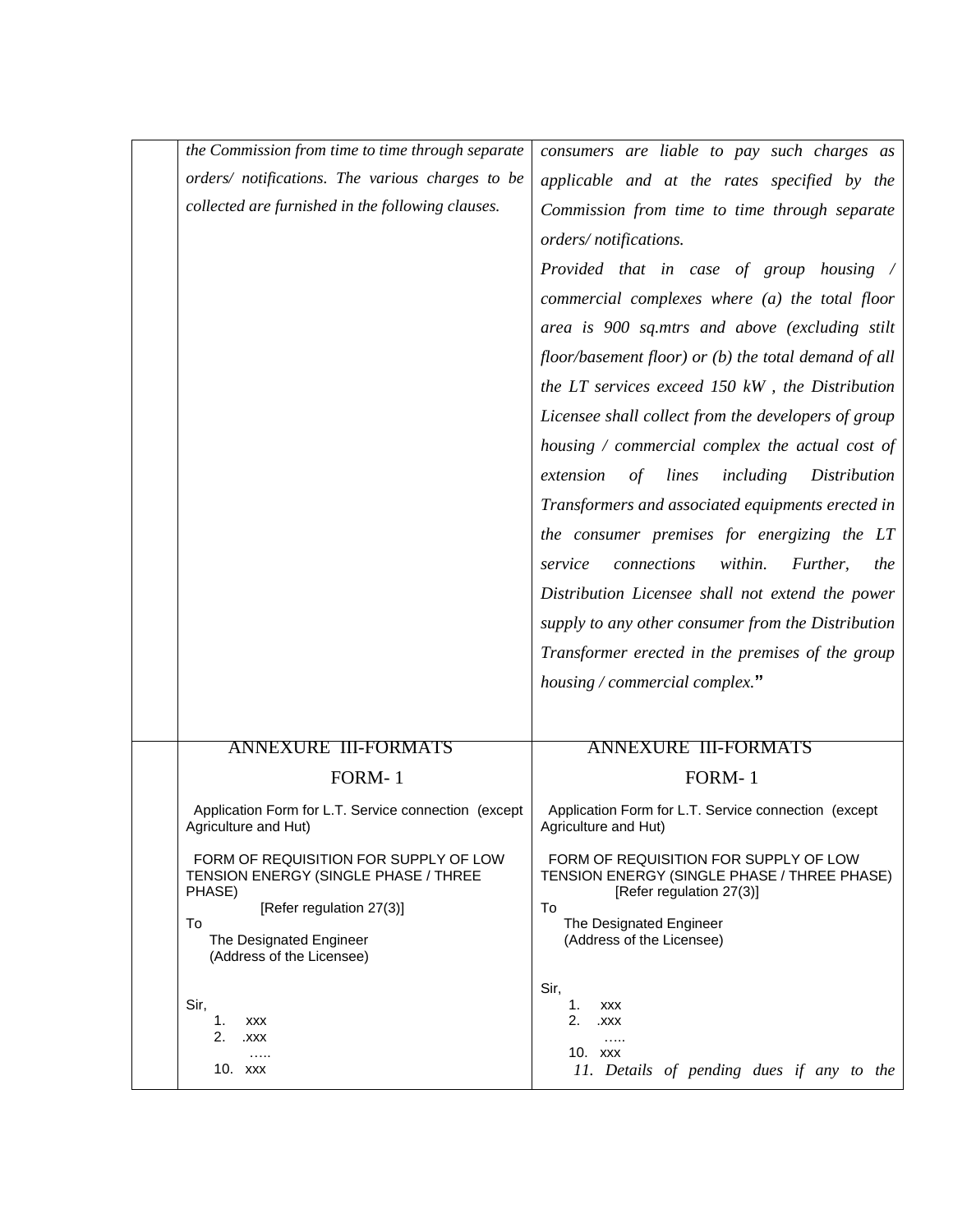|                                                                                                                                                   | premises to which service connection is sought in this                                                                                            |
|---------------------------------------------------------------------------------------------------------------------------------------------------|---------------------------------------------------------------------------------------------------------------------------------------------------|
|                                                                                                                                                   | application                                                                                                                                       |
| <b>ANNEXURE III-FORMATS</b>                                                                                                                       | <b>ANNEXURE III-FORMATS</b>                                                                                                                       |
| FORM-2                                                                                                                                            | FORM-2                                                                                                                                            |
| Application Form for Agriculture Service connection<br>[refer clause 27(2)]                                                                       | Application Form for Agriculture Service connection<br>[refer clause 27(2)]                                                                       |
| APPLICATION FOR SUPPLY OF POWER TO<br>AGRICULTURAL PUMP SETS                                                                                      | APPLICATION FOR SUPPLY OF POWER TO<br><b>AGRICULTURAL PUMP SETS</b>                                                                               |
| (Note: The application should be signed by the owner<br>of the well. If there are partners, all must sign or<br>consent to be given by co-owners) | (Note: The application should be signed by the owner of<br>the well. If there are partners, all must sign or<br>consent to be given by co-owners) |
|                                                                                                                                                   |                                                                                                                                                   |
| To<br>The Designated Engineer,<br>(Address of the Licensee's Distribution Centre)                                                                 | To<br>The Designated Engineer,<br>(Address of the Licensee's Distribution Centre)                                                                 |
| 1. XXX                                                                                                                                            | $1.$ xxx                                                                                                                                          |
| 2. XXX                                                                                                                                            | $2.$ XXX                                                                                                                                          |
| .                                                                                                                                                 | .                                                                                                                                                 |
| $11.$ xxx                                                                                                                                         | $11.$ xxx                                                                                                                                         |
|                                                                                                                                                   | 12. Details of pending dues if any to the premises to                                                                                             |
|                                                                                                                                                   | which service connection is sought in this application                                                                                            |
| <b>ANNEXURE III-FORMATS</b>                                                                                                                       | <b>ANNEXURE III-FORMATS</b>                                                                                                                       |
| FORM-3                                                                                                                                            | FORM-3                                                                                                                                            |
| APPLICATION FOR HUT SERVICE<br>[Refer regulation $27(3)$ ]                                                                                        | APPLICATION FOR HUT SERVICE<br>[Refer regulation 27(3)]                                                                                           |
| (Form of requisition for supply of Low<br>Tension Energy to huts in Panchayats)                                                                   | (Form of requisition for supply of Low<br>Tension Energy to huts in Panchayats)                                                                   |
| To<br>The Engineer of the Licensee                                                                                                                | To<br>The Engineer of the Licensee                                                                                                                |
| Sir,                                                                                                                                              | Sir,                                                                                                                                              |
| 1. XXX                                                                                                                                            | 1. XXX                                                                                                                                            |
| 2. XXX                                                                                                                                            | 2. XXX                                                                                                                                            |
| .                                                                                                                                                 |                                                                                                                                                   |